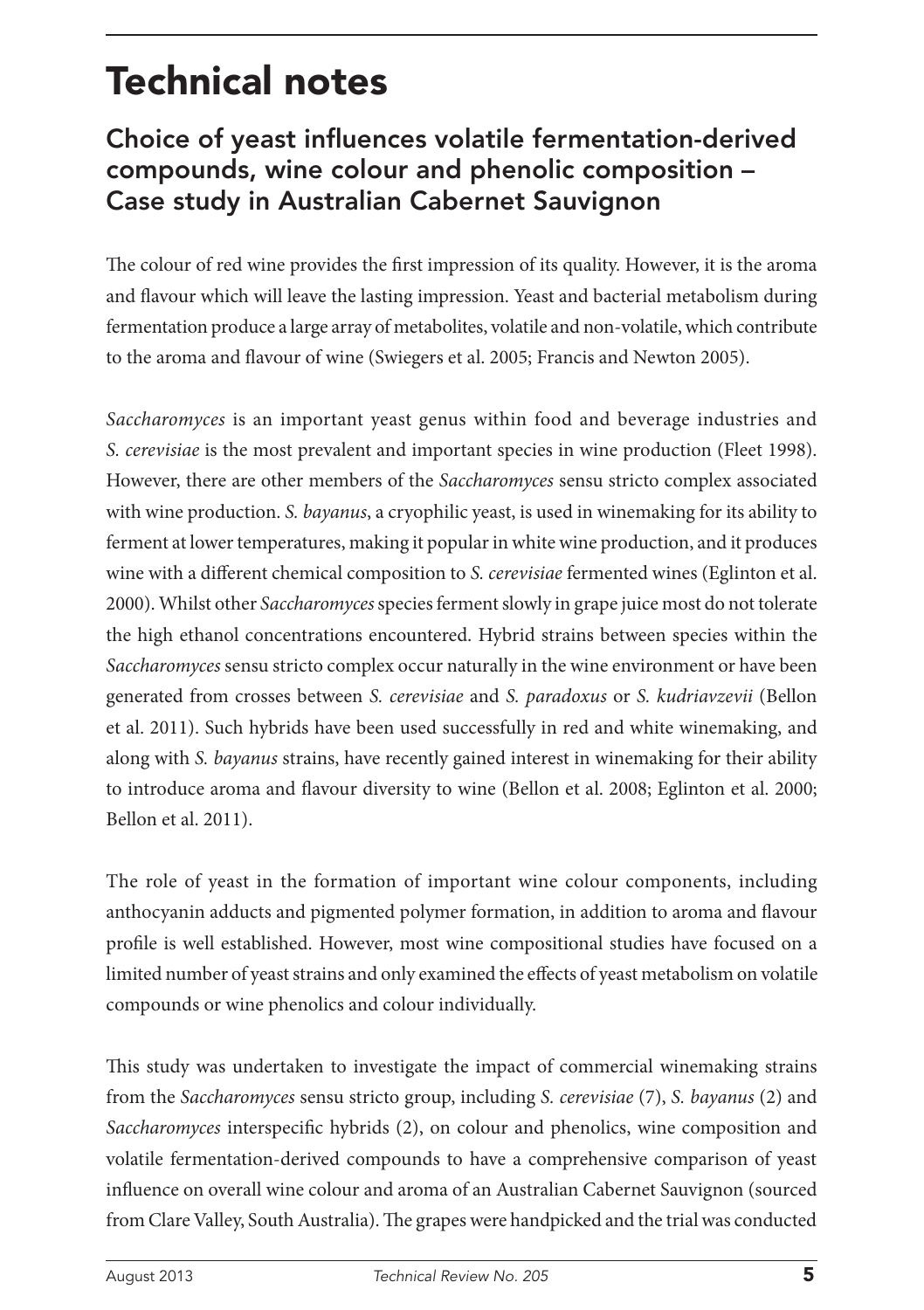on laboratory-scale (1.5 kg) in triplicate at 25°C. At the end of fermentation the wine was sulfured, stabilised and analysed.

# Influence of yeast strain on alcoholic fermentation performance and wine composition

All 11 *Saccharomyces* yeast strains were able to complete alcoholic fermentation (AF) to dryness (residual sugar as glucose + fructose < 3 g/L) in the Cabernet Sauvignon grape must. Wine composition and length of AF is summarised in Table 1. The majority of fermentations were completed within 14–19 days; only two strains required much longer (26 and 32 days). All strains completely metabolised glucose and most had < 1.0 g/L fructose remaining in

|                        | <b>AWRI-796</b><br>Sc.<br>796 | <b>AWRI-838</b><br>Sc.<br>EC1118 | Sc.<br><b>BM45</b> | AWRI-1486 AWRI-1493<br>Sc.<br>71B | AWRI-1553 AWRI-1554<br>Sc.<br><b>UCD522</b>                                                           | Sc<br><b>Maurivin B</b> |
|------------------------|-------------------------------|----------------------------------|--------------------|-----------------------------------|-------------------------------------------------------------------------------------------------------|-------------------------|
| Length AF* (days)      | 14                            | 14                               | 14                 | 14                                | 14                                                                                                    | 32                      |
| Ethanol (% v/v)        |                               |                                  |                    |                                   | $13.50 \pm 0.32$ 14.09 $\pm$ 0.09 14.16 $\pm$ 0.54 13.81 $\pm$ 0.14 14.13 $\pm$ 0.15 13.87 $\pm$ 0.48 |                         |
| Glucose (g/L)          |                               |                                  |                    |                                   | $0.00 \pm 0.05$ $0.00 \pm 0.10$ $0.00 \pm 0.20$ $0.00 \pm 0.22$ $0.00 \pm 0.19$ $0.00 \pm 0.26$       |                         |
| Fructose (q/L)         |                               |                                  |                    |                                   | $0.51 \pm 0.09$ $0.69 \pm 0.05$ $0.52 \pm 0.05$ $0.87 \pm 0.21$ $0.62 \pm 0.01$ $2.23 \pm 0.36$       |                         |
| pH                     |                               |                                  |                    |                                   | $3.39 \pm 0.02$ $3.58 \pm 0.01$ $3.51 \pm 0.04$ $3.65 \pm 0.03$ $3.56 \pm 0.02$ $3.62 \pm 0.02$       |                         |
| Total Acidity (q/L)    |                               |                                  |                    |                                   | $5.77 \pm 0.03$ 4.13 $\pm$ 0.08 4.45 $\pm$ 0.09 3.86 $\pm$ 0.07 4.13 $\pm$ 0.04 4.28 $\pm$ 0.04       |                         |
| Volatile Acidity (q/L) |                               |                                  |                    |                                   | $0.21 \pm 0.01$ $0.22 \pm 0.02$ $0.15 \pm 0.04$ $0.05 \pm 0.03$ $0.14 \pm 0.04$ $0.70 \pm 0.05$       |                         |
| Malic Acid (q/L)       |                               |                                  |                    |                                   | $2.94 \pm 0.05$ 1.92 $\pm$ 0.14 2.14 $\pm$ 0.15 1.37 $\pm$ 0.08 1.79 $\pm$ 0.01                       | $1.50 \pm 0.05$         |
| Glycerol (q/L)         |                               |                                  |                    |                                   | $12.70 \pm 0.04$ 9.54 $\pm$ 0.21 10.25 $\pm$ 0.13 12.03 $\pm$ 0.17 10.08 $\pm$ 0.13 9.85 $\pm$ 0.12   |                         |

|  |                                       |  |  |  |  |  |  | Table 1. Saccharomyces yeast strains used in this study and wine composition of the Cabernet |
|--|---------------------------------------|--|--|--|--|--|--|----------------------------------------------------------------------------------------------|
|  | Sauvignon at the end of fermentation. |  |  |  |  |  |  |                                                                                              |

|                        | <b>AWRI-1555</b><br>Sc<br><b>BP725</b> | <b>AWRI-1176</b><br>Sb.<br>1176 | <b>AWRI-1375</b><br>Sb<br>1375 | <b>AWRI-1501</b><br>$Sc \times Sp$<br>1501 | <b>AWRI 1503</b><br>Sc x Sk<br>1503 |
|------------------------|----------------------------------------|---------------------------------|--------------------------------|--------------------------------------------|-------------------------------------|
| Length AF* (days)      | 18                                     | 14                              | 26                             | 19                                         | 14                                  |
| Ethanol (% v/v)        | $13.97 \pm 0.09$                       | $12.67 \pm 0.86$                | $13.35 \pm 0.05$               | $13.94 \pm 0.14$                           | $13.91 \pm 0.23$                    |
| Glucose (g/L)          | $0.00 \pm 0.08$                        | $0.00 \pm 0.30$                 | $0.00 \pm 0.05$                | $0.00 \pm 0.21$                            | $0.00 \pm 0.10$                     |
| Fructose (g/L)         | $0.66 \pm 0.22$                        | $1.32 \pm 0.45$                 | $2.04 \pm 0.14$                | $1.41 \pm 0.30$                            | $0.56 \pm 0.11$                     |
| pH                     | $3.42 \pm 0.02$                        | $3.07 \pm 0.11$                 | $3.06 \pm 0.01$                | $3.39 \pm 0.03$                            | $3.50 \pm 0.01$                     |
| Total Acidity (q/L)    | $5.14 \pm 0.11$                        | $8.65 \pm 0.28$                 | $8.84 \pm 0.07$                | $5.54 \pm 0.09$                            | $4.58 \pm 0.09$                     |
| Volatile Acidity (g/L) | $0.12 \pm 0.02$                        | $0.01 \pm 0.06$                 | $0.04 \pm 0.01$                | $0.03 \pm 0.01$                            | $0.04 \pm 0.01$                     |
| Malic Acid (q/L)       | $2.73 \pm 0.13$                        | $5.57 \pm 0.23$                 | $5.87 \pm 0.18$                | $2.17 \pm 0.07$                            | $1.91 \pm 0.10$                     |
| Glycerol (q/L)         | $11.09 \pm 0.13$                       | $16.03 \pm 1.50$                | $15.29 \pm 0.37$               | $10.79 \pm 0.09$                           | $10.98 \pm 0.18$                    |

Sc x Sk: hybrid between *S. cerevisiae* and *S. kudriavzevii*; Sc x Sp: hybrid between *S. cerevisiae* and *S. paradoxus.* \*AF – alcoholic fermentation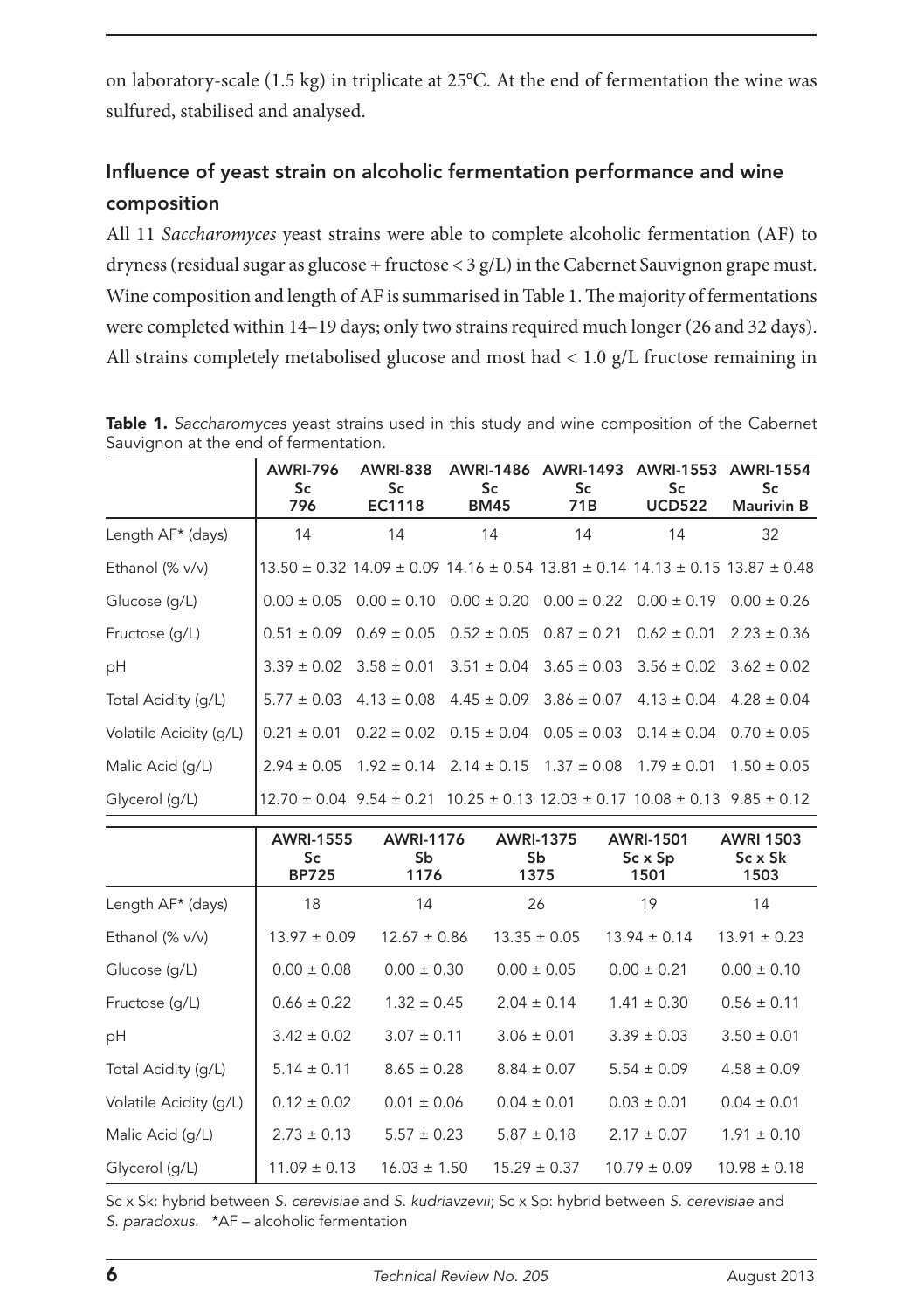the wine. *S. cerevisiae* strain AWRI 1554 was the slowest to complete AF (32 days) and had the highest fructose concentration remaining  $(2.2 \text{ g/L})$ . Wine ethanol concentrations ranged 12.7% – 14.2%; *S. cerevisiae* strains produced the highest ethanol concentrations (up to 14.2%), *S. bayanus* the lowest (12.7%) and *Saccharomyces* hybrid strains intermediate concentrations (13.8–13.9%). Malic acid concentration ranged in the *Saccharomyces* interspecific hybrid wines; from 1.91 to 2.17 g/L. As previously observed (Eglinton et al. 2003), *S. bayanus* strains produced malic acid (5.57–5.87 g/L). Glycerol concentrations in the wines varied by up to 6 g/L (9.54–16.03 g/L). *S. bayanus* strains produced the highest glycerol concentrations (15.29–16.03 g/L), whereas for *S. cerevisiae* and *Saccharomyces* hybrids concentrations were much lower (9.54–12.70 g/L).

In this Cabernet Sauvignon study, wine produced with *S. cerevisiae* strain AWRI 1554 had the most distinct chemical composition. *S. bayanus* strains also produced wines which were distinct (Figure 2).

#### Influence of yeast strain on wine colour and tannin

Colour is an important red wine attribute and is influenced by numerous chemical and microbial parameters. Fermentation of the same Cabernet Sauvignon grape must by 11 different *Saccharomyces* strains resulted in a broad range of colour densities (13.2–16.0 a.u.) (Figure 1). *S. cerevisiae* strains tended to produce wines with lower colour density (13.2–15.5 a.u.) and *S. bayanus* strains and *Saccharomyces* hybrid (AWRI 1501) produced wines with the highest colour density (15.7–16.0 a.u.). Anthocyanins are important contributors to wine colour. *S. bayanus* wines had the lowest total anthocyanins. Malvidin-3-glucoside, the main



Figure 1. Wine colour density, tannin and anthocyanin composition of Cabernet Sauvignon wines.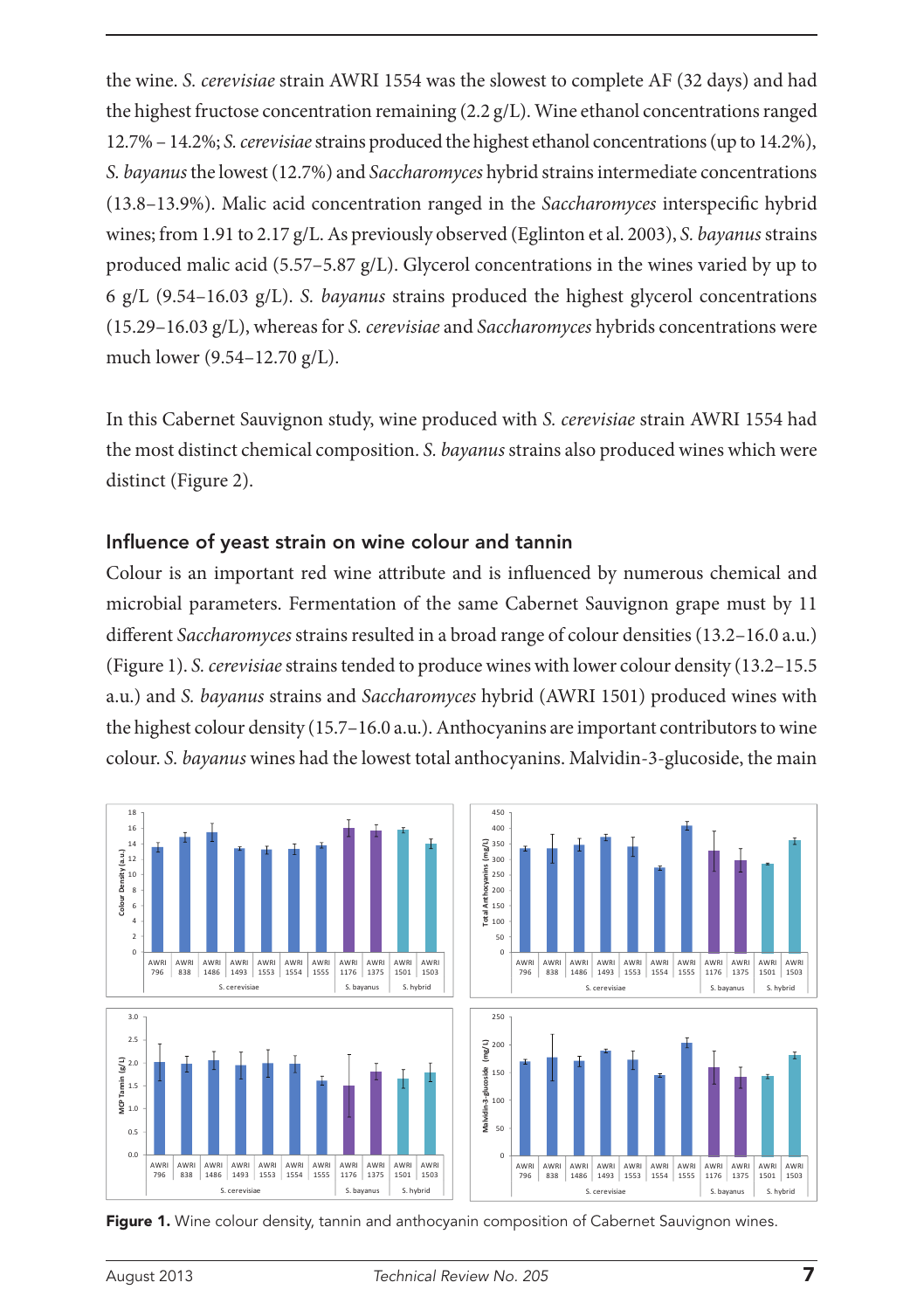anthocyanin in red wine, varied in concentration (141 – 203 mg/L) with no species-associated trend. *S. cerevisiae* strains AWRI 1555 and AWRI 1554 showed the lowest and highest total anthocyanins concentration (273 and 409 mg/l M-3-G equivalents, respectively).

Tannin content of wine contributes to various wine attributes including mouth-feel, which is linked to astringency. In this study, a variation was observed across the tannin content in the 11 different wines (1.51–2.06 g/L). *S. bayanus* AWRI 1176 and *S. cerevisiae* AWRI 1486 wines had the lowest and highest concentrations of tannins (1.51 and 2.06 g/L epicatechin equivalents, respectively).

This study in Australian Cabernet Sauvignon with 11 different yeast strains has highlighted the importance of yeast strain in wine colour and phenolic composition.

## Influence of yeast strain on volatile fermentation-derived compounds

Yeast metabolism affects volatile fermentation-derived compounds, including acetate and ethyl esters, higher alcohols and acids, which consequently impact and influence wine aroma (Swiegers et al. 2005). The overall fermentation-derived secondary metabolite pool was influenced by the choice of *Saccharomyces* yeast strain and Figure 2 provides an overview for the 11 different Cabernet Sauvignon wines.

Acetate esters typically have pleasant fruity, perfume and floral aroma descriptors, with the exception of ethyl acetate which is described as nail polish. *S. cerevisiae* AWRI 1554 wine



Figure 2. Principal component analysis (PCA) of volatile fermentation-derived compounds of Cabernet Sauvignon wines produced with different *Saccharomyces* strains.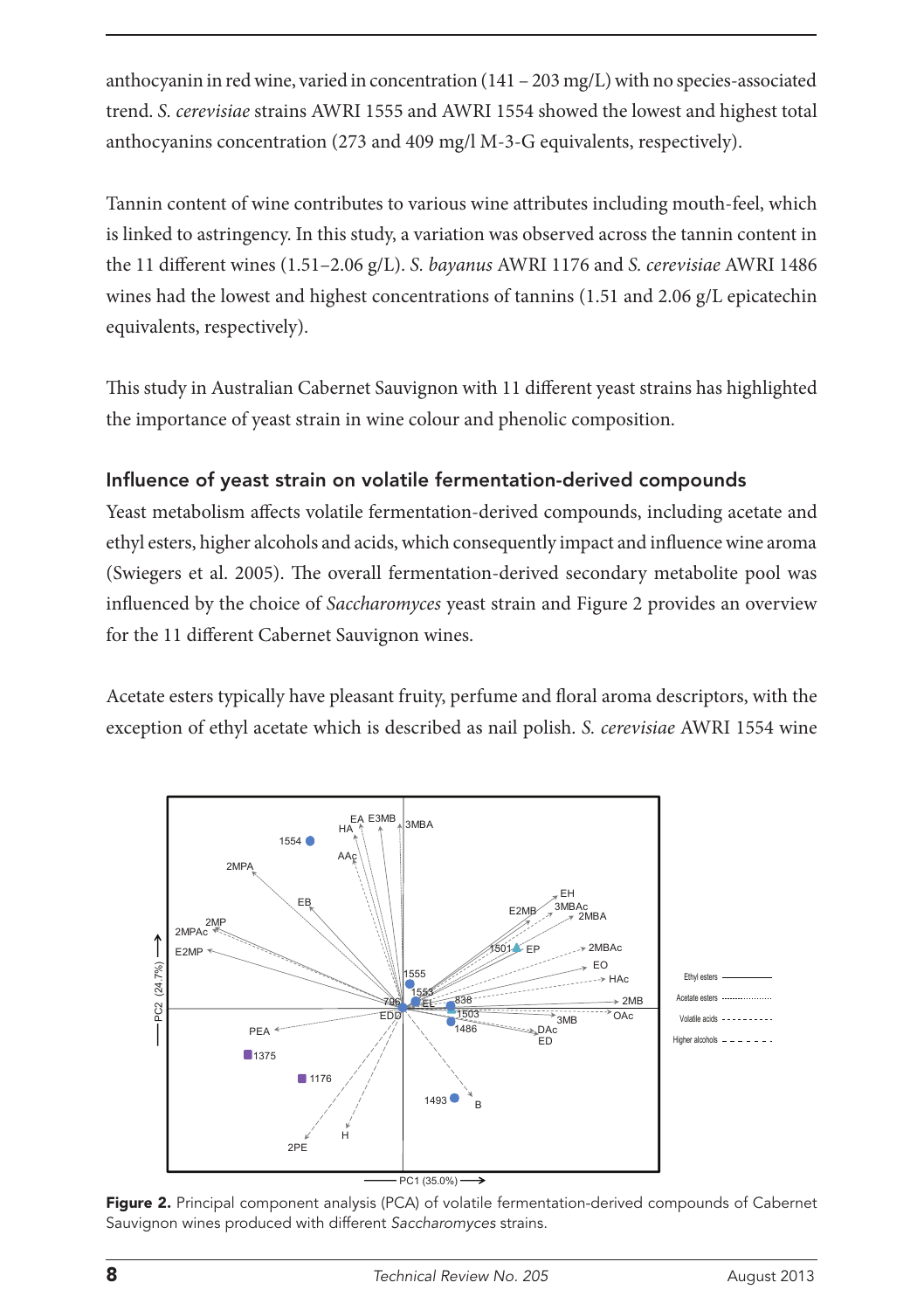had the highest concentration of this group of fermentation-derived compounds. *S. bayanus* AWRI 1176 tended to exhibit overall lowest acetate ester concentrations.

Short chained ethyl esters (up to C6) exhibit pleasant fruity, berry and green apple aromas, whereas longer chained ethyl esters (C8-C12) have pleasant to soapy aroma. Production of these ethyl esters varied substantially with choice of yeast. *S. bayanus* strains produced the lowest concentrations of long chained ethyl esters (C8-C12) and yeast variation was evident in production of short chained ethyl esters.

Volatile fermentation-derived acids produced by yeast during AF range in aroma descriptors such as cheesy, sweaty and rancid. *S. bayanus* strains generally produced the lowest levels of volatile acids of the 11 yeast strains studied.

### Summary

The ability to produce wines with different compositions from the same grape must is valued by winemakers who want to have the ability to tailor their wines to suit diverse consumer markets. There are various options available, with yeast strain selection being one of the simplest. This study, in Australian Cabernet Sauvignon, provides insight into how 11 different commercially available *Saccharomyces* strains influence wine composition, wine colour phenolics profile, and volatile fermentation-derived compounds, all of which play an important role in the colour, aroma and flavour of wine.

When wine components, phenolic and volatile fermentation-derived compounds, are examined together, it is immediately apparent that different yeast have the capacity to make wines with different composition. Cabernet Sauvignon wines produced with *S. bayanus* were very distinct from the *S. cerevisiae* and *Saccharomyces* hybrid wines. Of the seven *S. cerevisiae* strains used, there are two, AWRI 1554 and AWRI 1493, which produced wines that were compositionally very different from the other wines. In addition, the *Saccharomyces* hybrid AWRI 1501 wine had a unique profile, differentiating it from the other wines.

*S. bayanus*, a cryophilic yeast, is used mainly to make white wine, however, more recently it has also been used with red grape varieties (Eglinton et al. 2000; Bellon et al. 2008). In this study, *S. bayanus* strains produced wines with lower ethanol and higher glycerol concentrations, as well as high concentrations of components which contribute to the wine colour density; all consistent features of this species. Volatile fermentation-derived compound composition was distinct for both *S. bayanus* strains. Red wines prepared with AWRI 1176 and analysed by electronic nose based gas chromatography were distinct from wines made with *S. cerevisiae* NT 116 (Antoce and Namolosanu 2011), which concurs with the results obtained at the AWRI.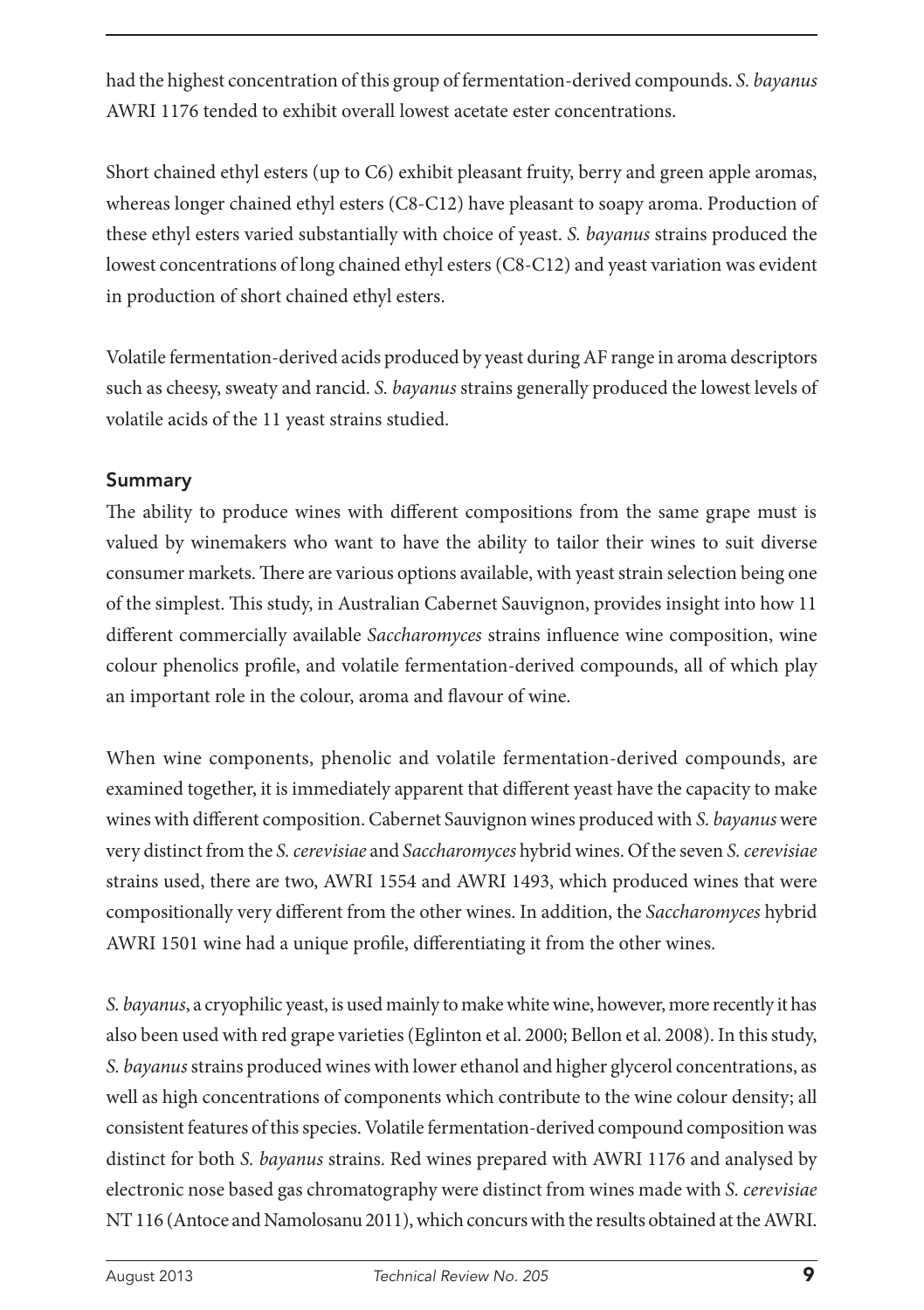The two interspecific hybrid strains used in this study completed AF efficiently, within 19 days, taking only a few days longer than their *S. cerevisiae* parent (AWRI 838). Of the two, AWRI 1501 wine was most different to the *S. cerevisiae* parent wine (Figure 2). There is little available information on the performance of *Saccharomyces* hybrids in relation to wine phenolics and influence on wine colour. The two *Saccharomyces* hybrids used in this study produced wines which had higher colour density than most *S. cerevisiae* wines.

This study of Australian Cabernet Sauvignon wines produced with 11 different commercially available *Saccharomyces* strains has highlighted the diversity that yeast can offer to red sensory properties and the importance of yeast strain selection to achieve the desired wine style.

This article is a summary of a recent publication and further information can be found about the study in Blazquez Rojas et al. (2012) *Influence of* Saccharomyces *species and hybrid yeasts on volatile fermentation-derived compounds, colour and phenolics composition in Cabernet Sauvignon wine. World Journal of Microbiology & Biotechnology 28, 3311–3321.*

#### Acknowledgements

Support for this research project through the donation of grapes and wine by Leasingham Wines (Constellation Wines) was greatly appreciated. The authors are appreciative of Drs Paul Chambers for comments during the preparation of this manuscript, Meagan Mercurio for MCP tannin analysis and Caroline Abrahamase for fermentation-derived compound analyses. IBR was supported by a Spanish Government/UCLM fellowship (UCLM/CCM Universidad de Castilla-La Mancha and Caja Castilla-La Mancha). This project was supported by Australian grapegrowers and winemakers through their investment agency the Grape and Wine Research and Development Corporation, with matching funds from the Australian Government. The AWRI is a member of the Wine Innovation Cluster in the Waite Precinct in Adelaide.

#### **References**

- Antoce, A.O., Namolosanu, I. (2011) Rapid and precise discrimination of wines by means of an electronic nose based on gas-chromatography. Revista De Chimie 62 (6): 593–595.
- Bellon, J., Rose, L., Currie, B., Ottawa, J., Bell, S., Mclean, H., Rayment, C., Treacher, C., Henschke, P. (2008) Summary from the winemaking with non-conventional yeasts workshops, 13th AWITC. Aust. N.Z. Grapegrower Winemaker 528: 72–77.
- Bellon, J.R., Eglinton, J.M., Siebert, T.E., Pollnitz, A.P., Rose, L., Lopes, M.D., Chambers, P.J. (2011) Newly generated interspecific wine yeast hybrids introduce flavour and aroma diversity to wines. Appl. Microbiol. Biotechnol. 91 (3): 603–612.
- Eglinton, J.M., McWilliam, S.J., Fogarty, M.W., Francis, I.L., Kwiatkowski, M.J., Høj, P.B., Henschke, P.A. (2000) The effect of *Saccharomyces bayanus*-mediated fermentation on the chemical composition and aroma profile of Chardonnay wine. Aust. J. Grape Wine Res. 6: 190–196.